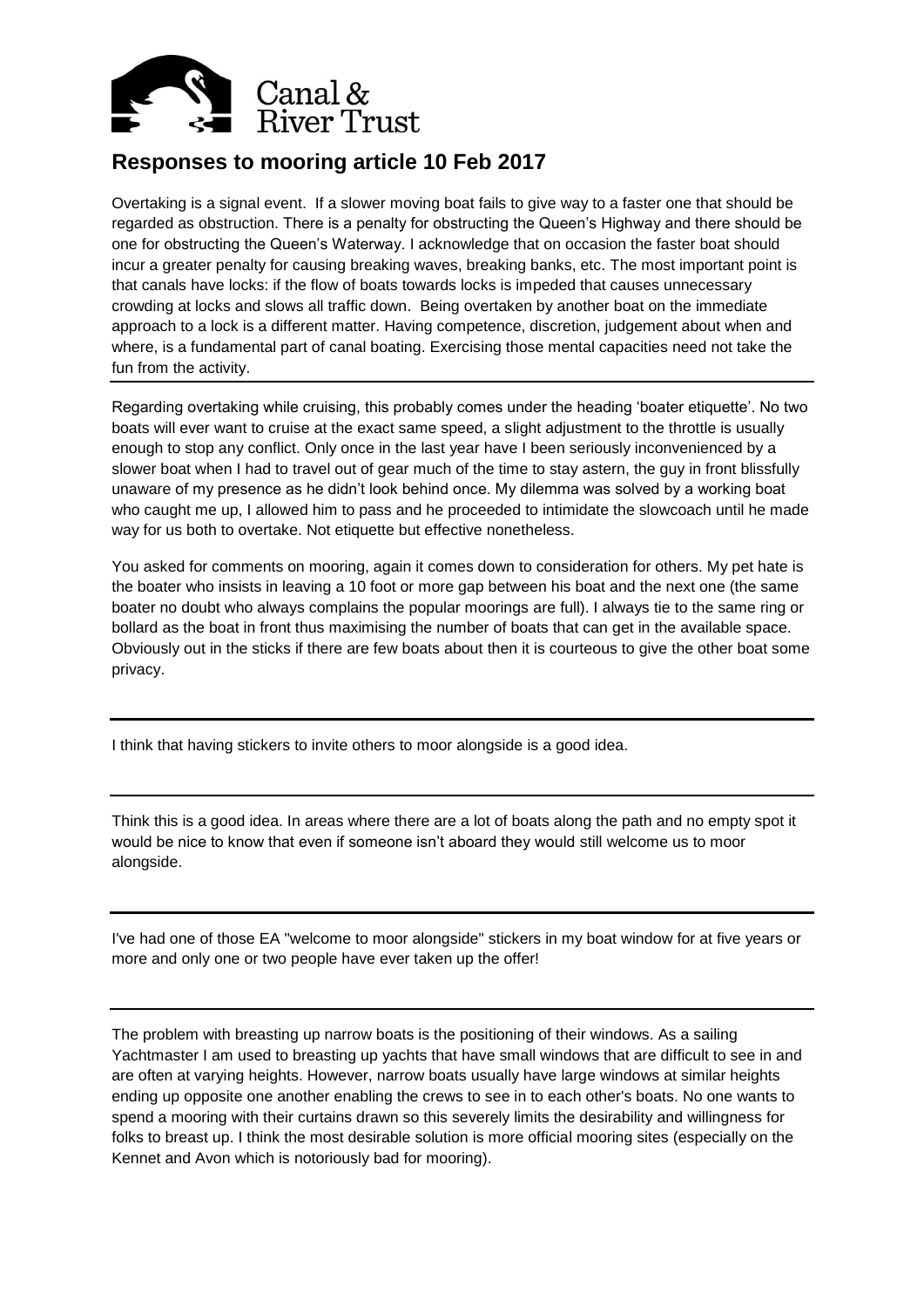

I always allow faster boats too pass me, but only under certain conditions:

- 1. It must be a safe place for both boats, preferably a reasonably straight stretch
- 2. There are NO moored boats

Then I would slow my boat, move to one side, and raise my arm to wave the other boat through. Most people seem to understand, and go past with a wave. Once the boat is past my bow I can then increase speed.

Your article on mooring prompted me to once more look into how to get a "Welcome To Moor Alongside" sticker but I couldn't find any online (I think they get given away with the EA licenses?) so I made my own up. This is what I have been playing with. The original batch were the "Classic" designs. Then I realised that it was easy to make modifications. As today the weather was rubbish and I had spare time on my hands, I did...

My idea is to make these freely available for boaters to print their own. Personally, to affix them inside my windows I'll use some of that transparent sticky-backed film they cover books etc. with (I already do that for my yearly license).

If anyone is more demanding of quality I also have the classic designs in vectorised formats (SVG and EPS). That way people can play with them themselves, even make GIANT versions!

Now I guess I should do something constructive!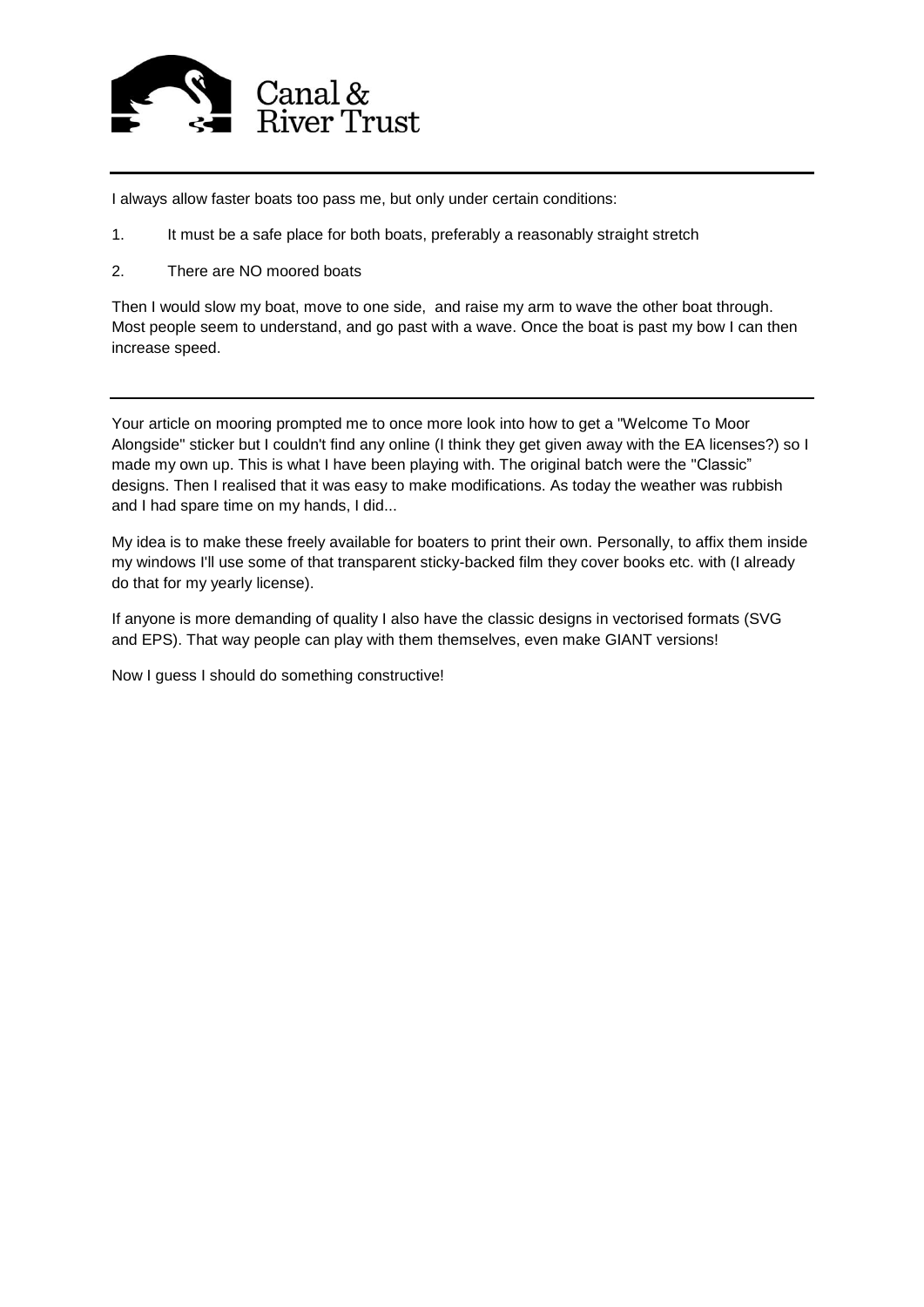

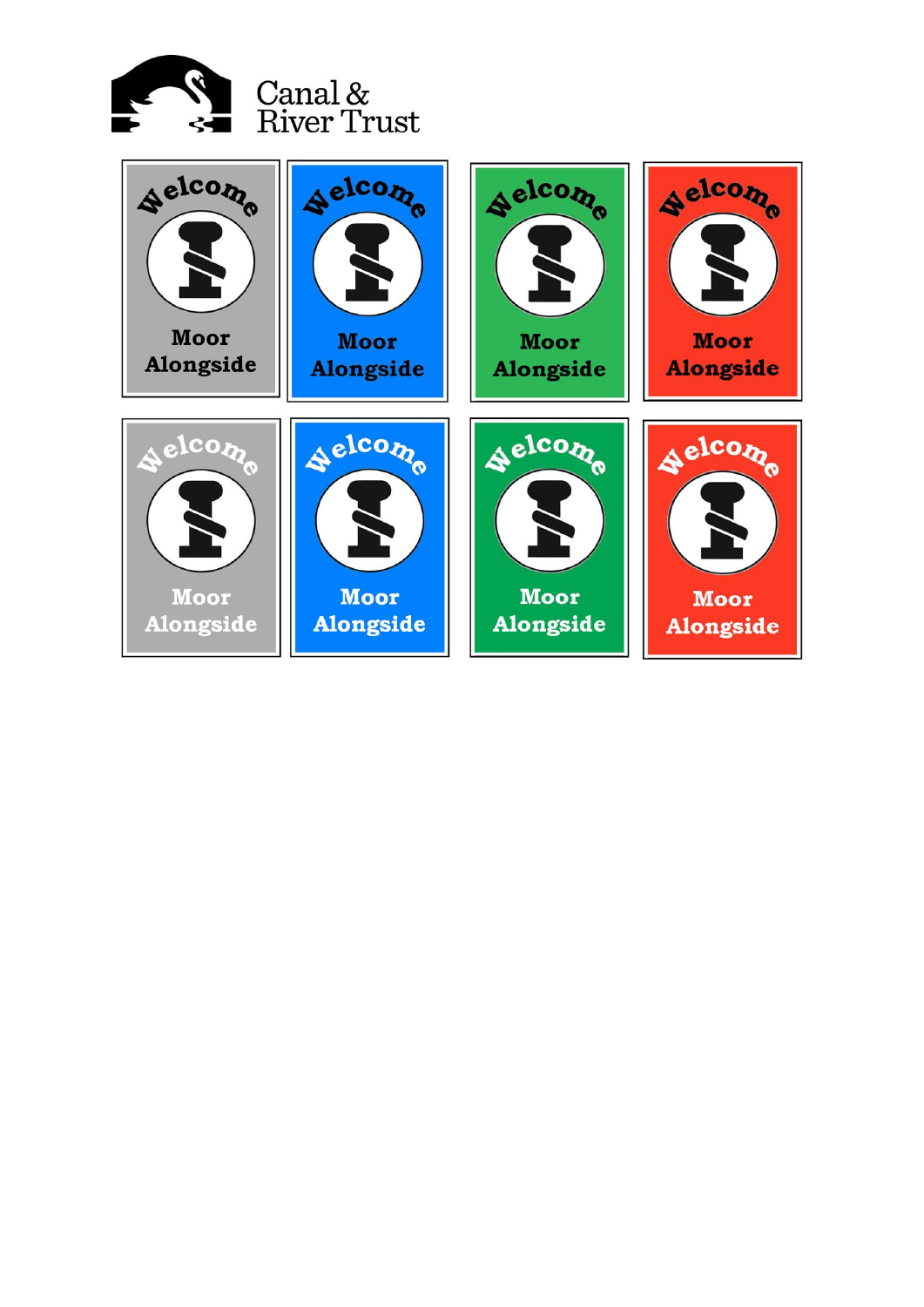



As for the overtaking signal, I've always used distance.

If a boat has moved up to within a couple of boat lengths, he probably wants to overtake. On the other hand if a boat behind me stays five or six lengths behind me, he is probably happy with the speed I'm going, even if, initially, he was going slightly faster.

I do the same: if I turn a corner and there's a boat in front of me I give it a couple of minutes to see what progress he's making. If he's leaving me behind then the question is moot, and if I'm happy with his speed I'll back off the throttle to keep pace, leaving at least five boat lengths so the guy in front doesn't feel crowded. However, if he seems to be going everywhere on tick-over I'll move up to within a couple of boat lengths and wait for him to signal me to pass. If, after ten minutes or so, he hasn't got the message, I'll wait for a clear section and move over to pass. At that point even those who didn't know the etiquette get the idea and allow passage. This has worked very amicably, with no angry words, for years.

Re mooring there is a major problem that my wife and I have to deal with. Our boat is 70ft long which means we need a significant space available to moor. So often we arrive at visitor mooring to find moored boats with a large space between them, often in the order of 20ft. Combined with this we find there is nowhere for us to more whereas if the boats had moored bow to stern there would have been enough room for more boats to moor and maybe even ours. I know it is a human tendency to want to have a decent amount of personal space but in peak times this can cause inconvenience to others.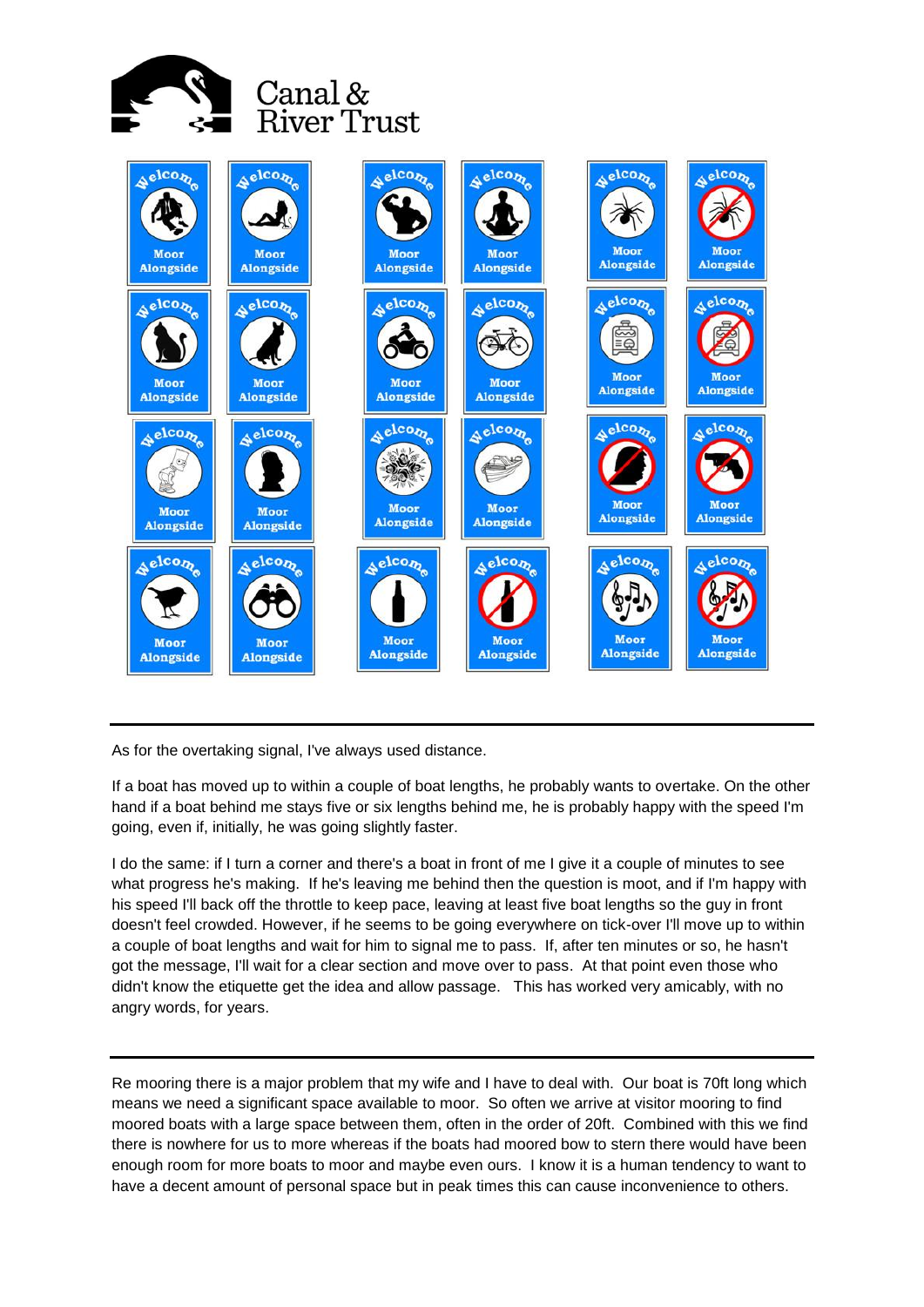

It is particularly difficult for us since my wife is disabled and therefore we need to moor close to services such as shops to allow her to walk there. We cannot moor a long way off since she simply cannot walk far. For our car we have a blue badge which allows us to find convenient, preferred parking but there is no such system on the canals. Many times we have reached our destination, not been able to moor close to services and therefore had to continue to the next community etc. until we could find a mooring ending in an overly long day.

One community we passed had a 2 hour or so mooring restriction outside the Tesco supermarket which was perfect for us enabling us to stock up then carry on to a remote mooring. Increased usage of such a system would be perfect if implemented by bridges close to shops and such - as long as boaters comply by the rules of course.

I will also pass on a complaint from a friend. He bought a winter mooring permit for his boat which cost him over £1000 which he was ok with. What he found though was that there were several other boaters who moored up in the winter mooring area without a permit, which they are allowed to do but then stayed for many weeks which they are not. It makes a mockery of the winter permit system if my friend pays his money but neighbours do not and there is no controlling of the moorers. This is on the Macclesfield Canal so it is not in an out of the way place.

Without a waterways equivalent of 'Debrett's New Guide to Etiquette and Modern Manners' - Now this is a tricky one, if unsure I take a slight glance and if there seems likely to be a friendly response follow with a wave, other times it is obvious if the occupants are up for a friendly exchange, always avoid continuing looking if they are eating or engaged in personal tasks ie hair brushing. looking forward to reading others comments.

Schedule 5, clause 4(e), of your licence Terms & Conditions - I think you are being 'moor' than generous in saying "looks like one or two boaters may have 'forgotten' this clause", the towing paths are littered with boaters' belongings from bikes to log sawing stands, storage boxes, motorcycles (how do they get then from road to boat without riding

them?) and of course materials for fitting out a boat (the boat being fitted out usually unlicensed). Not everywhere mind you but in very many places. Indeed on several occasions in the past I have reported such occurrences, but one gets weary of doing so, in one case (and I have seen others) arc welding with no means of screening from public gaze, I am sure you will know the danger of arc eye, but many of the general public will not, especially children.

Breasting Up - I have written to you in the past when this had been a topical subject. OK in some circumstances, but ability to get on and off boat, dogs (cats?) on board, loss of view and many other reasons. If signs welcoming such are used then others my be stigmatised and seen unsociable for not displaying one, even if a home made sign is displayed one should always still requested consent from the occupiers.

It should not become the norm but the exception and CRT should be providing more visitor moorings and catch up with the increased number of boats using the system.

Generators - Should also have been mentioned, if in an isolated spot and another boat moors up nearby, to enjoy the isolated spot also, and it is out of hours turn the generator/engine off!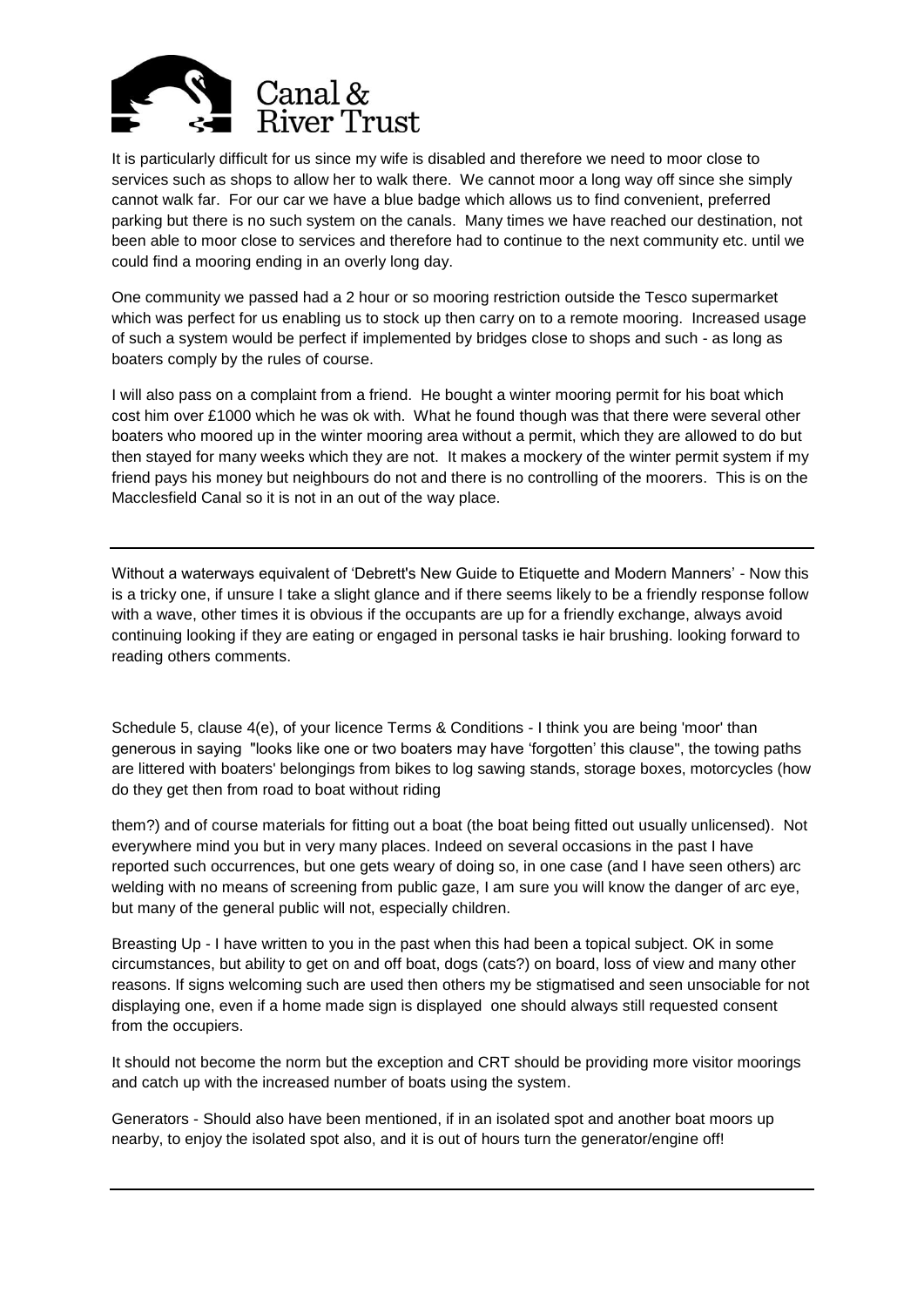

I have read your article in the newsletter regarding etiquette when mooring on the tow path. Having experienced long stay 'live aboards' on the Kennet and Avon canal, some of whom are guilty of doing everything that has been shown as things you should not do. At some time or another I have experienced all of these unforgivable, and in most cases, intentional, acts of anti social behaviour that has caused problems to those who wish to enjoy the otherwise beautiful countryside, tow paths and cruising.

Would it not be helpful to employ someone to patrol the tow paths to engage and educate boaters to these precise points of etiquette, thereby making it a pleasant experience for all – other boaters, holiday cruisers, walkers and those that live alongside the canal.

We often come across inconsiderate moorers who have left excessive 'privacy gaps' on moorings most frustratingly on pontoon moorings on rivers, where there is room for at least another boat, but the incumbent boats are taking up that space with large gaps between them.

Conversely, we usually prefer to moor in secluded spots out on the cut, but all too often, especially in high season, we have been alone for no more than half an hour before someone turns up and moors behind us - often ending up in a terrace of boats on what was, before we arrived, a nice quiet empty towpath.

The major bug-bear however is boats moored at service points - stopped for water & Elsan, perhaps, but then retreating inside to have lunch or a cup of tea before moving on.

Your comments on the need for signals etc to indicate the wish to overtake another vessel are of interest. While I accept the vast majority of your readers/users of the system are narrow boaters there are a few of us who operate motor vessels of various types. Of those a reasonable percentage only use the river network to access the coast.

We already have, internationally recognised marine signals that cover overtaking, and I would suggest that rather than introduce a "narrow boat system" you use the existing international marine signals.

It would make good sense to publish these signals in some future publication. On far too many occasions while approaching a slower vessel on the tidal Trent it is obvious that the international signals when used are just not understood. This leads to confusion and I would expect concern on the part of the narrow boat.

Hope this is of some help.

Great idea I have no problem it, I have always found if the boater on the other boat introduces yourself and usually everybody is happy, the only time there might be an issue is if they are made of GRP and poorly maintained and have about as much strength as a matchbox, a steel narrow can be a heavy.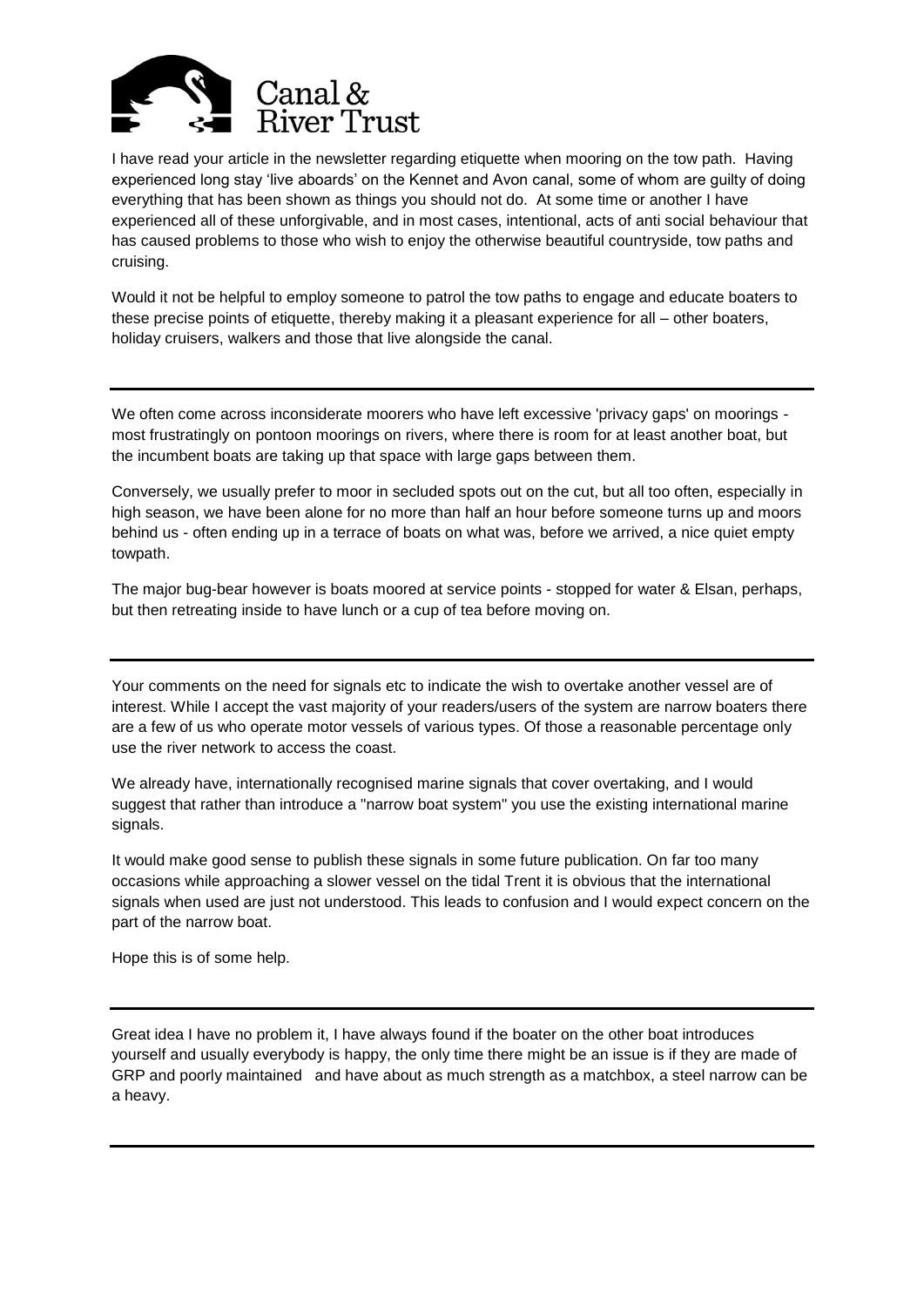

I would welcome a recognised signal that means I am asking if I may pass you. Two short plus one long tone on the horn might be a way. It would then be up to the boat being followed to acknowledge this and indicate appropriate action.

I travel about six months in a year I do not want to rush everywhere but on occasion have met people who see me but continue at tick over which is slower than the necessary setting of mine, or steadfastly ignore my presence. A stop and tea is the answer but I sometimes wonder as to the politeness of some.

The very short article last month failed to mention the most common reason for experienced, responsible boaters wanting to overtake another vessel.

Every boat/engine combination has one or more 'sweet points' in terms of engine revs at which it runs most comfortably and, more significantly in terms of the occasional need to overtake, one or more 'sour points' where it has a tendency to rattle itself to bits. On my own boat (50 ft NB with BMC diesel engine) I can run the engine at 1000 revs or below without vibration or at 1,300 revs or more. However, at somewhere between 1,100 and 1,200 revs the whole boat rattles like roller skates going down a cobbled street. If I come up behind a boat travelling at at precisely this speed, to avoid the boat self-destructing I either have to slow right down to a crawl or overtake so that I can just put on the extra revs needed to hit a new 'sweet point'. It has nothing to do with haring about the canal system at high speed - it's just the simple fact that every boat/engine combination is different. One would hope that all experienced boaters would be aware of this and be happy to allow those whose 'sweet point' is a little faster than theirs to pass at the earliest opportunity.

To answer the question you posed this month, yes - a signal does already exist, at least on every other Inland Waterway system in Europe. It is specified in the CEVNI (European Code for Inland Waterways) Regulations as follows: (See

http://www.unece.org/fileadmin/DAM/trans/doc/2010/sc3wp3/ECE-TRANS-SC3-115r4e.pdf )

## Article 6.10 – Overtaking

1. As a general rule, the overtaking vessel shall pass to port of the vessel being overtaken. When overtaking is possible without danger of a collision, the overtaking vessel is allowed to pass also on starboard side of the vessel being overtaken. If overtaking is possible without the vessel being overtaken changing its course or speed, the overtaking vessel need give no sound signal.

2. When overtaking is impossible without the vessel being overtaken changing course, or when it appears that the vessel being overtaken may not have noticed the intention to overtake and that this may cause a danger of collision, the overtaking vessel shall sound:

(a) Two long blasts followed by two short blasts if it wishes to pass to port;

(b) Two long blasts followed by one short blast if it wishes to pass to starboard.

3. If the vessel being overtaken can grant this request by the overtaking vessel, it shall leave the necessary space on the side requested, moving over towards the other side if necessary, and sound:

(a) One short blast when it is to be overtaken to port;

(b) Two short blasts when it is to be overtaken to starboard.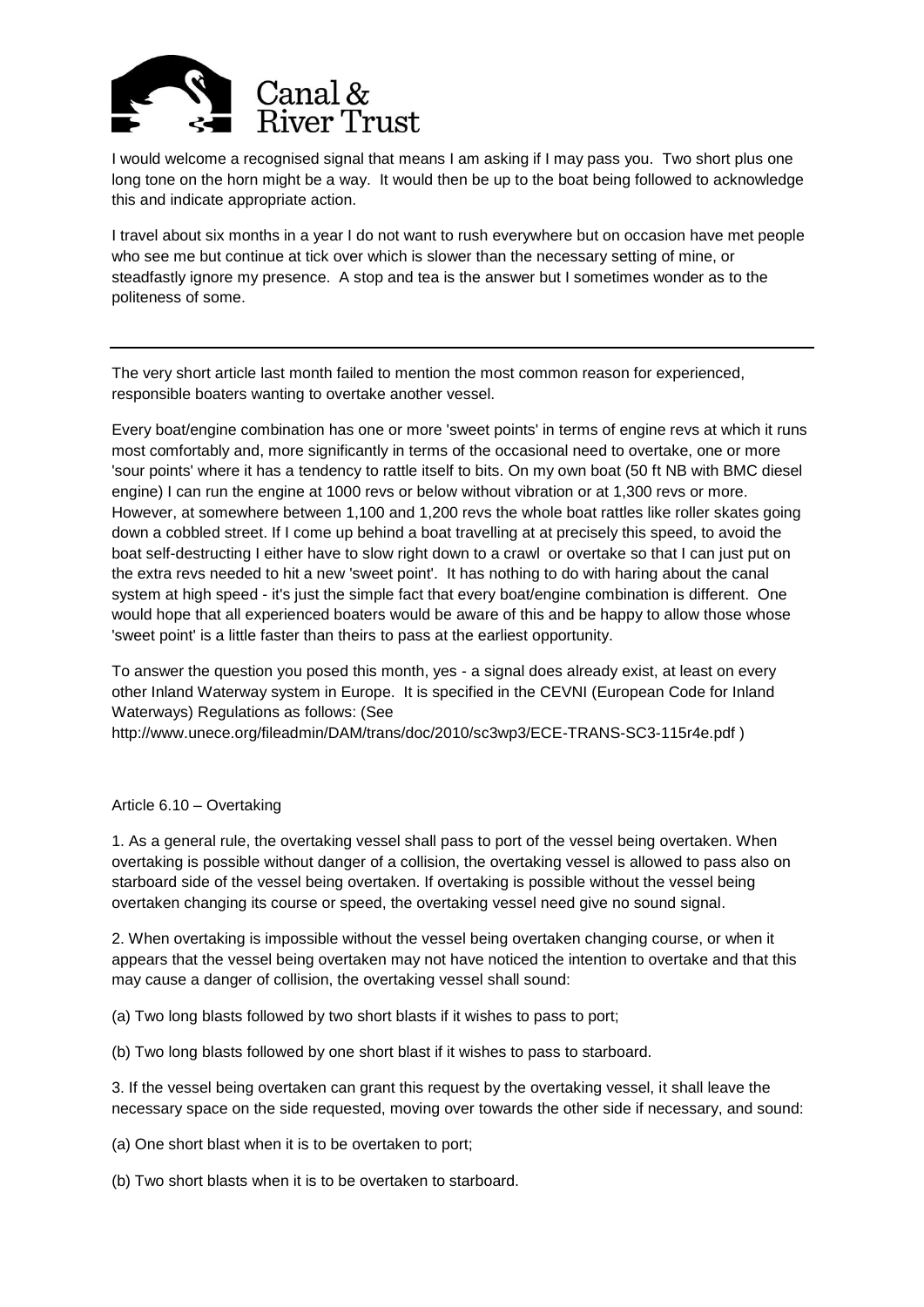

4. When overtaking is not possible on the side requested by the overtaking vessel, but possible on the other side, the vessel being overtaken shall sound:

(a) One short blast when overtaking is possible to port;

(b) Two short blasts when overtaking is possible to starboard.

If the overtaking vessel still wishes to pass, it shall then sound two short blasts in case (a) or one short blast in case (b). The vessel being overtaken shall then leave the necessary space on the side on which it is to be overtaken, moving over to the other side if necessary.

5. When overtaking is impossible without danger of a collision, the vessel being overtaken shall sound five short blasts.

6. In the case of two sailing vessels, the overtaking vessel shall as a general rule pass on the side on which the vessel being overtaken has the wind. This provision shall not apply to a small sailing craft which is overtaken by another sailing vessel. When a vessel is being overtaken by a sailing vessel, it shall facilitate overtaking on the side on which the overtaking craft has the wind. This provision shall not apply to a small sailing craft overtaking another vessel.

In your newsletter you talk about hand signals (in relation to overtaking).

On a few occasions I've thought it would be useful to have a comprehensive hand signalling system (as was the case before indicators on cars) This could include the "downward waving" for I'm slowing down or moving left.

I think one short toot and a sideways wave for move over so I can pass would only come across as offensive if it wasn't the recognised hand signage.

We use a removable sign (fixed to the window with "BluTak") as there are some moorings where it is too narrow to breast-up and some where we don't want other boats to breast-up.

We use a printed sign though if we had stickers I would stick them on a piece of persepex to put up and take down as necessary.

I would like to see a pair of these stickers sent out with every licence renewal. Boaters should be reminded that, on our crowded waterways, this is just good neighbourliness - next time it could be you desperately looking for a mooring spot!

When passing moored boats I look (not stare) at the boat I am passing especially if I think it is occupied. Most often, if it is occupied, the person on board will wave (I like to think that they appreciate me passing at tick-over speed) and I will wave back or doff my cap.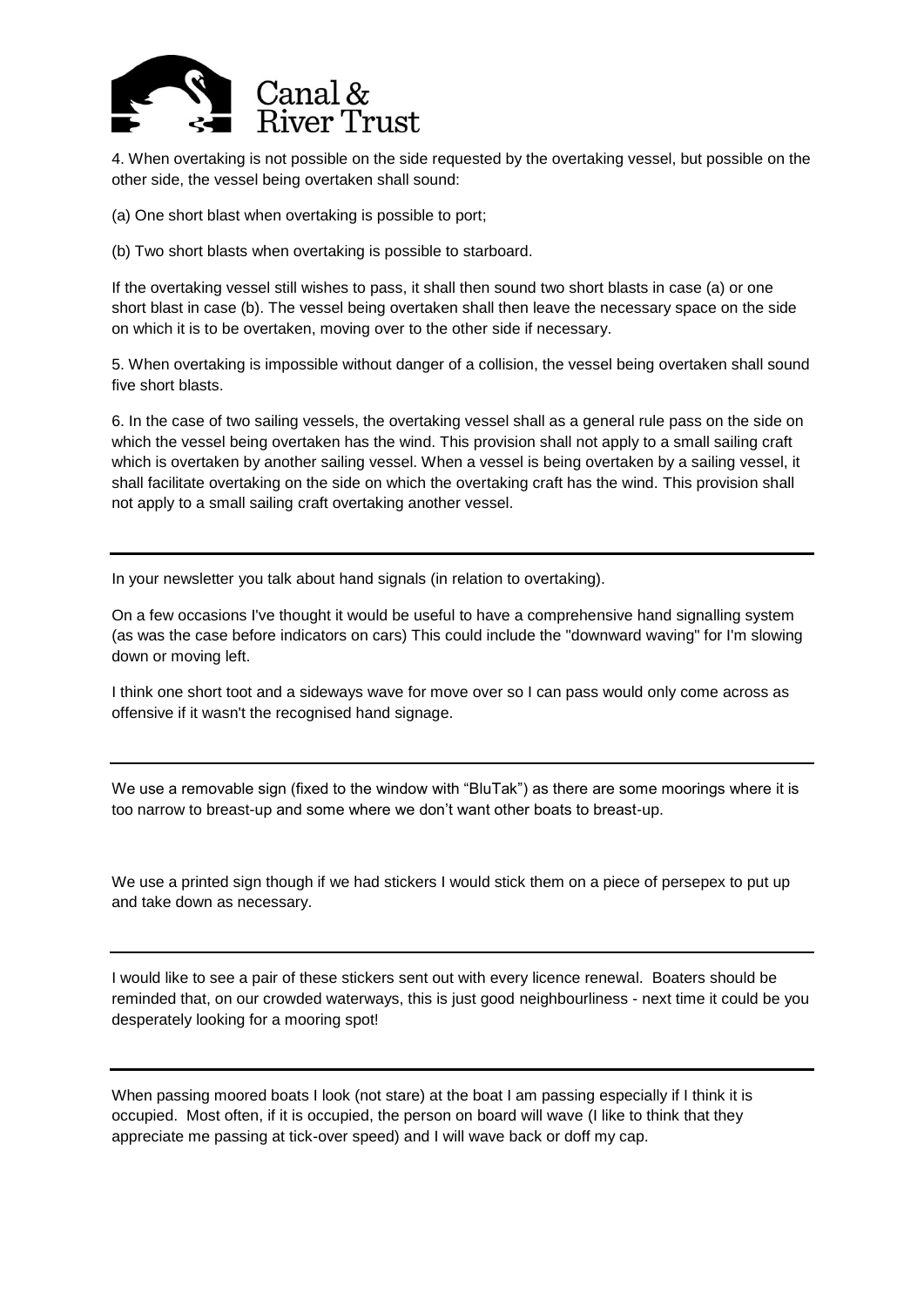

When boats pass us when we are moored I like to give a 'thumbs up' to those passing slowly. I find that those skippers who stare straight ahead are most usually those who are going too fast. If someone is passing too fast and does happen to look my way I smile and gesture to them to slow down.

Definitely wave, or at least smile, when passing moored boats!!

My wife and I enjoy a linier long term mooring on the Stainforth & Keadby Canal and we welcome a cheery wave from slowly passing boaters.

Ohhh, come on now…. cruising passed moored boats. This is no different to passing anyone (everyone)!

We are great wavers. We wave at everyone. The only difference is the 'size' of the wave. So who gets a wave?

- Anglers who have to lift their rods out of the way they get a verbal thank you as well.
- Moored boaters who look out of their window a small acknowledgement to them for not shouting at us as some seem to love (Grumpy ones) - they can get a chat as well.
- Walkers, hikers, runners, cyclists, mums and prams / children on the towpath and chat sometimes. Some though are heads down, earphones in, no attention, silent ones. Boaters travelling in the opposite direction.
- Boats we overtake
- Boats who overtake us.
- Drunken holiday boat hirers and a chat to ask if they're having fun? (then watch fall in…)
- We even wave at stupid helmsmen who are out in atrocious weather just like us!

Have I left anyone out? Ah, a big chat with volunteer lock keepers etc. Surely waving is what boating is all about.

I've seen a lot of these stickers on the canals and they are a great idea, particularly at busy spots or where mooring is restricted.

It might be as well to charge 50p a sticker, and with it give some points of etiquette, such as what to do if returning to the boat late, how to slip moorings if you're on the inside, etc.

We'll always look at the other boat, without staring into their windows. Canals are friendly, laid back places and it's good to acknowledge others and maybe even pass the time of day.

Also, if you don't look at other boats, how are you to know if your wake is affecting them adversely you'll have slowed down to pass, obviously, but was it enough?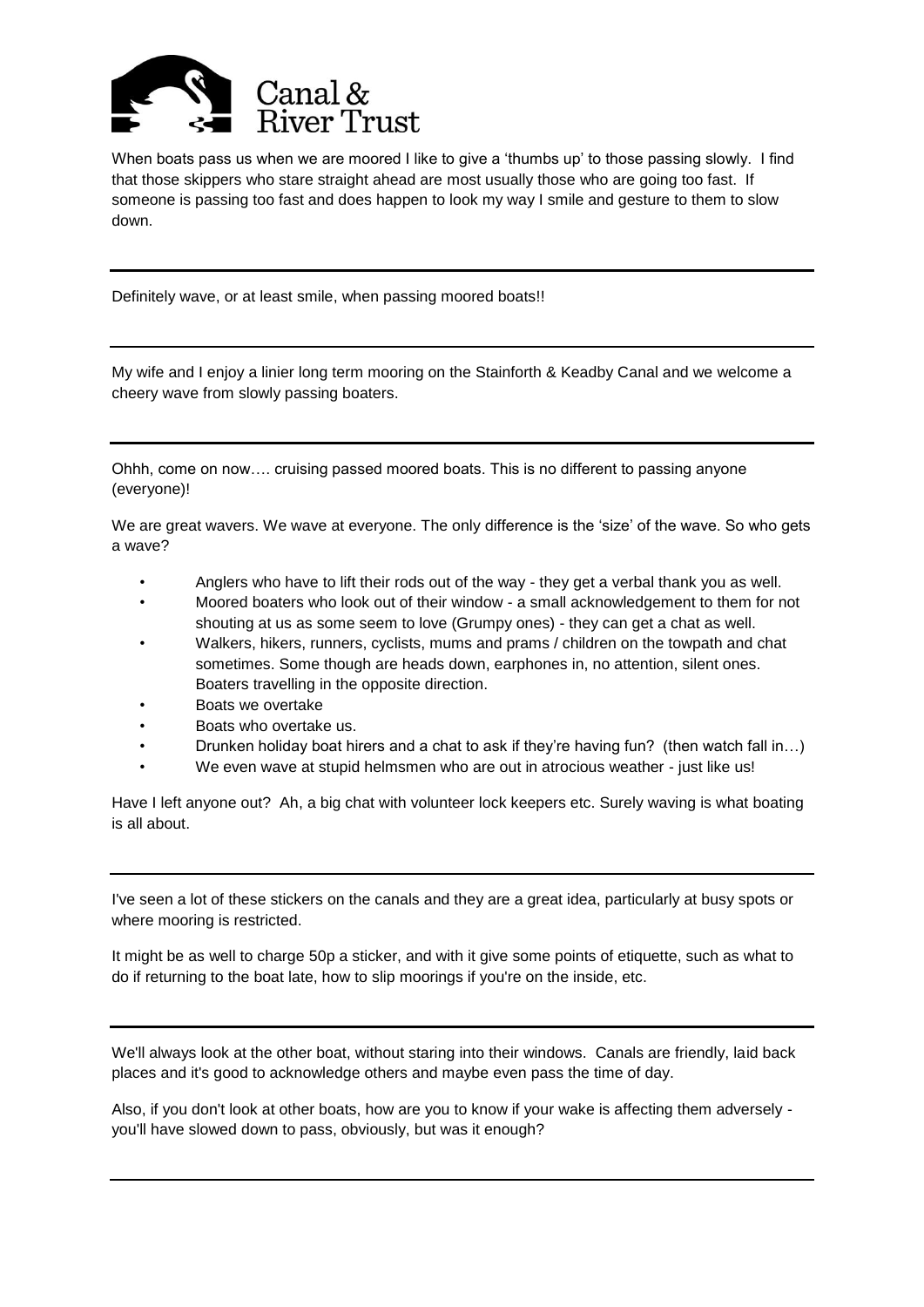

Overtaking boats – people know one moment there's nothing astern and then a boat appears and it gets closer and closer – just slow and let them pass on your port side and get on with their trip and yours - they'll beat you to the next set of locks or tunnel, so what…

In popular spots where there is limited mooring, I tend to moor up to the boat in front and if possible share my front rope on his rear rope ring. Too many people leave a polite 10-foot gap, but if six boats do that in a row, then a 60ft space has been lost. In the past some people have felt uncomfortable being moored closely, but in my view it is helping us all share a popular mooring overnight.

A general acknowledgement when passing moored boats is best, morning, afternoon etc., if someone doesn't want to interact they usually disappear.

Most boaters who actually do move have no problem. One way is as long as you can catch the other boater's attention is point to yourself and then the direction you wish to pass on. Sometimes though it is difficult to decide what the boater coming towards you intends to do, in that case if you can slow down and pull over and wait for them to pass you then hopefully your boat will survive.

Maximise mooring opportunity at busy mooring places by not leaving half boat lengths between you and next boat. Get cosy with your neighbour and leave as much space as possible for others. Also, be willing to shuffle closer to make space for another boat, which may arrive later. Basically, be considerate of others.

We live aboard on an online mooring. We have no objection what so ever with passers-by looking in. Who wouldn't it's human nature. In fact, we like to acknowledge those fellow boaters passing by. But if the passer by does look in please wave. It seems extremely rude to stare and stare and then not have the courtesy to wave once those on board see the passer by looking in.

You ask whether an overtaking signal exists. Of course it does!

Given by any means (typically by horn), M is the request to overtake, followed by E or I for a request to pass on the starboard side or port side respectively (E and I are of course the usual horn signals for turning to starboard or port).

Permission can be given either by the vessel to be overtaken sending C

(yes) or indicating with E or I that it is moving over to starboard or port respectively. A clear refusal (clearer than mere non-response) can be given by X ("stop carrying out your intentions").

Signalling to a vessel astern of oneself by horn can be difficult, as horns usually point ahead: for this reason, I normally keep code flags for C, S ("my engines are running astern") and X to hand by the tiller so I can hold them up. Or, when appropriate, a vessel may give a cautious permission with CD